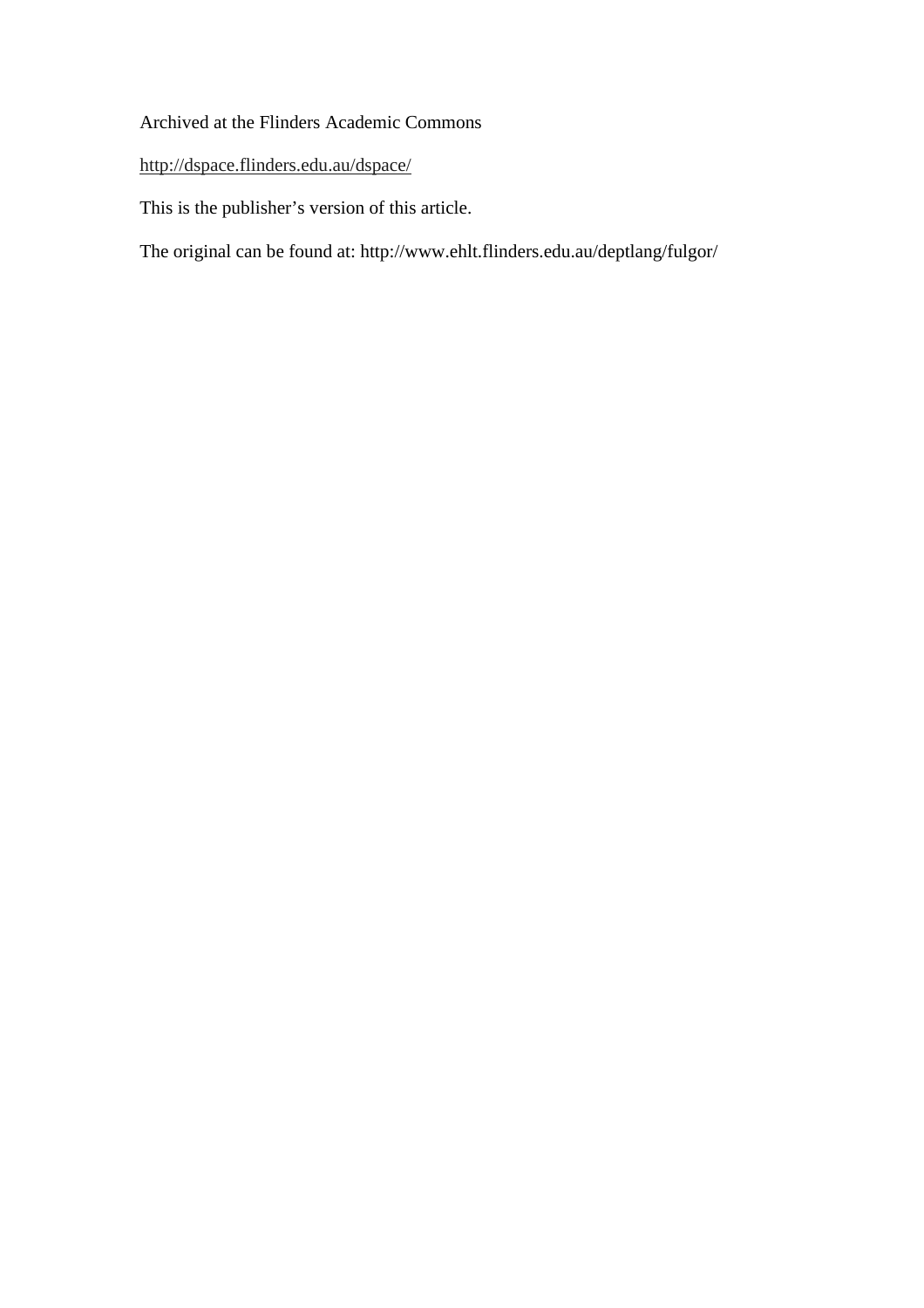# **FULGOR**

Flinders University Languages Group Online Review Volume 3, Issue 2, August 2007 <http://ehlt.flinders.edu.au/deptlang/fulgor/> ISSN 1446-9219

## **BOOK REVIEW**

### **Zhangxian Pan (2005).** *Linguistic and Cultural Identities in Chinese Varieties of English***. Beijing: Peking University Press. 280 pp.**  ISBN 7-301-10261-5.

#### **reviewed by Jeffrey Gil (Flinders University)**

This book focuses on how English is changing, and developing new forms and functions, through its interaction with China and the Chinese people, or what Pan calls Chinese Varieties of English (CVE). This is an important area of study because despite the explosion of research into new varieties of English since the late 1970s and the current push to learn English in China, CVE has received relatively little scholarly attention. On the one hand, this is because it is not an institutionalised variety and therefore there is debate as to whether it should be treated in the same way as, say, Indian English, and on the other hand, because native varieties are the target in China's English language teaching, emphasising the Chineseness of English is often seen as counter productive to learning the language (p. 5). Pan says that CVE is:

in its broadest sense English spoken or used by speakers with a Chinese linguistic and cultural background around the world. It has the Chinese linguistic and cultural identities. It can reach the aim of communication and can be accepted by English speakers with other linguistic and cultural backgrounds (p. 6).

And the Chinese identities in CVE refer to:

the Chineseness of English or the Chinese linguistic and cultural characteristics transferred and transcreated into English by native Chinese speakers around the world. It also means the Chinese face or voice in English (pp. 6-7).

In its eight chapters, the book seeks to answer three questions about CVE: (i) What are the Chinese characteristics or features of CVE as a foreign language variety? (ii) What factors have contributed to the formation of these linguistic and cultural features of CVE? How are the factors related to each other? (iii) What can be inferred as to possible universals of language variation in non-native context? [sic] (p. 7).

Chapter 2 describes how English attained its current position in the world and reviews research into World Englishes and CVE. Here, and throughout the book in general, there is only brief mention of the 'critical' view of English as a global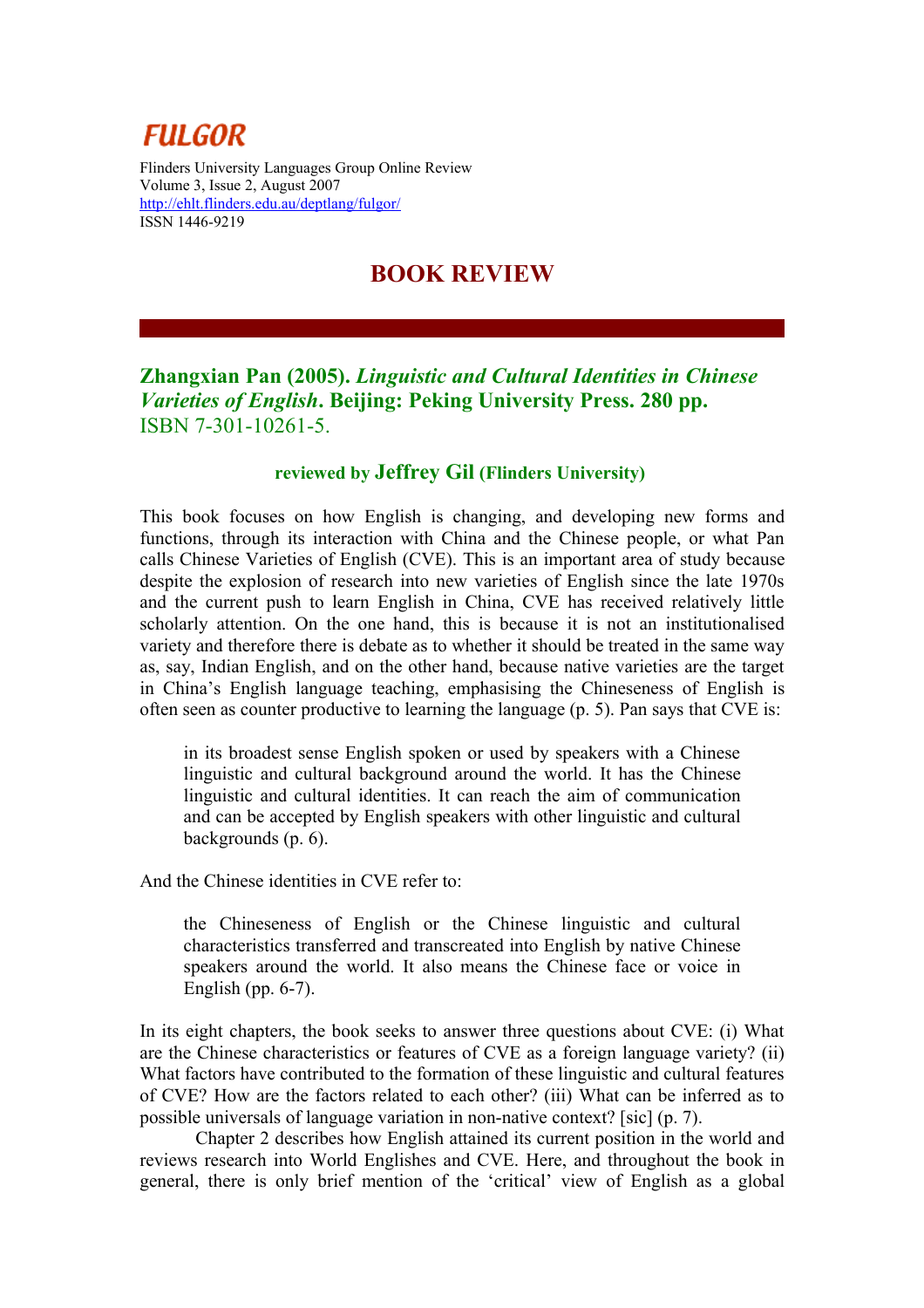language. For example, the section Major World Englishes Issues does not discuss the potential negative consequences of the spread of English or its potential threat to other languages, both of which have received at least as much attention as standards, globalisation and localisation and the description of non-native varieties of English which Pan discusses (pp. 32-48).

Chapter 3 sets out the theoretical framework for the study of CVE. However, in some cases the discussion of concepts and theories in the field is not clearly linked to the book's guiding questions, for example sections 3.3.1 Variety, language and dialect (pp. 54-60), 3.3.3 Labov's study of social class vs. sociolinguistic variables (pp. 64-67) and 3.3.4 Milroy's social network vs. social variables (pp. 67-71). More serious is the lack of discussion of the framework used for analysing CVE. Pan proposes a "three-dimensional contextual network" (p. 78) made up of a temporal dimensional, a spatial dimension and a functional dimension but this framework is not explicitly set out or described in detail in this chapter. Instead, Pan discusses some general concepts about language, society and context and directs the reader to a section in Chapter 7 where the framework is discussed at length. It should be noted that the framework is described very briefly in the Abstract (pp. i-ii), yet it is still very strange that the main discussion of the book's central theoretical and analytical tool occurs only *after* it has been used to analyse CVE. Another concern is that Pan groups all Chinese speakers of English together, regardless of their backgrounds and location. She actually says all Chinese "have the same social and cultural backgrounds" (p. 64), a very broad statement that ignores the diversity of the Chinese people both within and outside of China.

Chapter 4 views CVE from the temporal, or socio-historical, perspective. It begins by tracing the place of English in China from its first arrival in the  $17<sup>th</sup>$  century, through to the late Qing period, the Republican period, the early decades of the People's Republic of China (PRC) and finally the post-1978 reform oriented PRC then examines various English language publications from each period to show that each has its own form or expression of Chineseness in English. The main conclusion which can be drawn is that the extent of Chineseness in English varies according to the purposes of learning English, the emphasis of the syllabus and who the learners are (pp.101-103). Although we can clearly see the influence of China and the Chinese people on English, some important recent events, such as the refusal of some Chinese intellectuals to take English language tests required for promotion (*People's Daily Online*, 12/04/2004) and the banning of instruction exclusively in English in Shanghai kindergartens (*China Daily*, 16/03/2004), are left out. These would certainly seem to constitute an emerging socio-historical period that could well influence the place of English in China and therefore the characteristics of CVE.

Chapter 5 covers the spatial dimension of CVE by looking at the ways in which Chinese speakers of English change the language through linguistic and cultural transfer from Chinese. The focus here is on lexical and grammatical features, leaving out phonological and discourse features, although some of what is covered under grammar could be called discourse. It is not clear why these two aspects of language are ignored, considering they have been discussed in other studies of CVE. In all, the material presented here shows how knowledge of Chinese culture and context are necessary for understanding CVE and how it displays Chinese identity through "the users' choice or selection of some particular linguistic items" (p. 138). Pan's analysis of grammatical features also shows sensitivity to genre, setting/context and participants, which is unfortunately lacking in some studies. However, there seems to be some disunity, perhaps even contradiction, with Chapter 4. There, Pan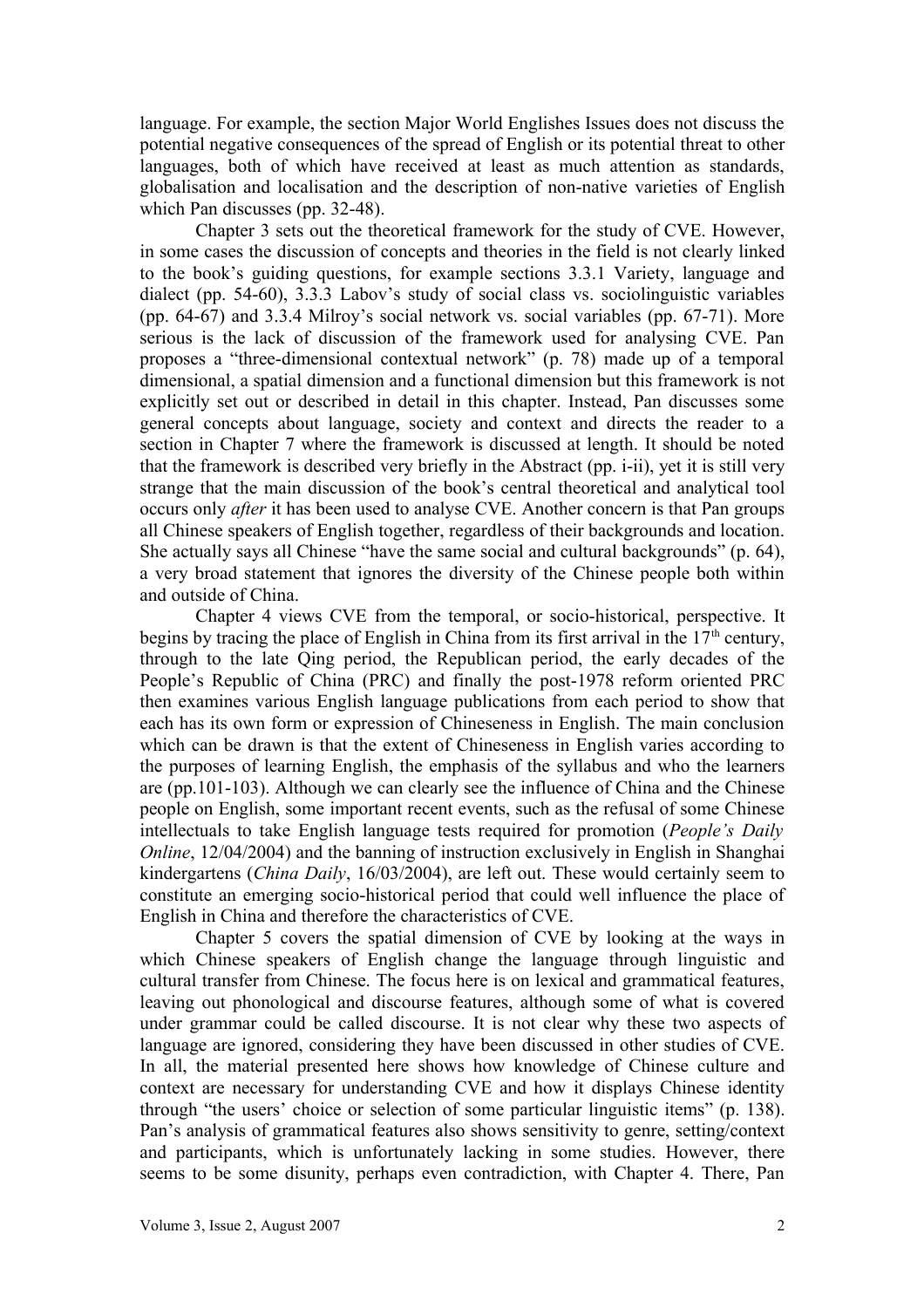argued that each period has its own different Chinese identity and type of CVE yet here she freely uses examples from all periods to support her arguments without any comment or attempt to differentiate them.

Chapter 6 looks at CVE from the functional dimension, that is when and where English is used in China, according to Kachru's model of instrumental, interpersonal, regulative and imaginative functions. This gives a reasonable overview of English in China but there are some errors. To begin with, only education belongs to the instrumental function whereas the media, foreign trade, tourism, science and technology, translation and international communication properly belong to the interpersonal function (pp. 183-184). Furthermore, no concrete examples of the use of English in trade, tourism, science, academia, politics, diplomacy or culture are given (pp. 186-187), and the data presented for the interpersonal function does not match what is meant by interpersonal function in Kachru's model. The chapter then focuses on the imaginative function, namely contact literature, or creative writing in English by Chinese writers. Through an examination of the linguistic and literary features of several well-known works, such as Jung Chang's *Wild Swans* and Da Chen's *Colours of the Mountain*, Pan argues that such writers use the Chinese language and culture as resources for creativity and struggle for balance between their Chinese and English identities (p. 193), making for one of the most interesting parts of the book.

Chapter 7 then returns to general issues in the study of World Englishes and attempts to relate the discussion of CVE to them. It presents a framework for the study of World Englishes, suggests some universals of non-native varieties and critiques the commonly used three circles model of English. Pan's three-dimensional framework is well explained and could prove to be of use to others in the field but, again, this section would have been much more useful if presented earlier. The discussion of universal features of non-native varieties of English shows that CVE has commonalities with other non-native varieties and should be treated as such but, oddly, the phonological features of CVE which were not discussed in Chapter 5 are covered in this section. In terms of the three circles model of World Englishes, Pan makes the interesting proposal that English should be seen along a continuum, in which its classification as English as a Native Language (ENL), English as a Second Language (ESL) or English as a Foreign Language (EFL) is in a "dynamic state" (p. 248) and subject to change.

Chapter 8 concludes that there is such a thing as CVE, with its own unique features, although it is not yet as established as other varieties. Pan then goes on to predict that CVE will continue to develop as native English speakers become more accepting of non-native varieties and the Chinese become more confident about their own variety of the language (p. 249). Finally, she makes four suggestions for further studies which will certainly produce fruitful research if pursued, namely: (i) use of corpus data for studying CVE (ii) use of oral data for studying CVE (iii) attitudes towards CVE and (iv) the implications of CVE for China's English language teaching (p. 253).

Despite its shortcomings, *Linguistic and Cultural Identities in Chinese Varieties of English* is a worthy attempt to deal with the significant issue of the English language in China and place it within the broader context of the study of World Englishes. It brings together a large amount of research, both primary and secondary, and presents much useful information on the use, status, form and function of English in China. Provided it is used judiciously, it should be of interest to scholars and general readers alike.